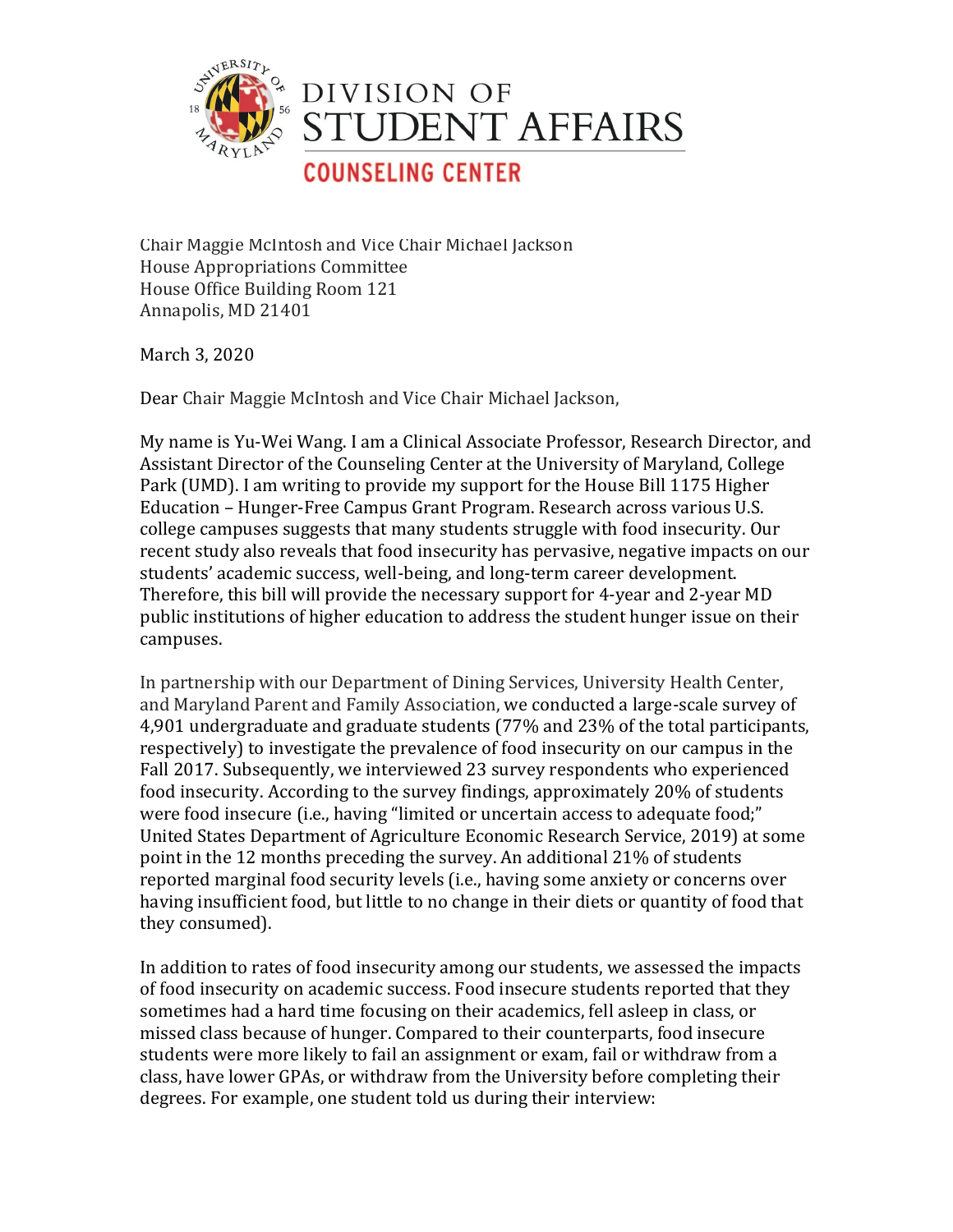"I didn't know [if I had a scholarship this semester until one to two weeks ago]. *I* was thinking … 'I don't have enough money to buy ... food and pay rent....' So, *that* was kinda *tough* ... *I* was *thinking:* 'Should *I* do part *time?* ...should *I drop the semester?"*

Furthermore, food insecurity appears to have an adverse effect on student subjective well-being. On average, compared to their peers, food insecure students experienced poorer health (e.g., losing weight and developing health problems from lack of nutrition), and higher levels of depression, anxiety, distress, anger, and loneliness. The following quote from another interviewee illustrates how food insecurity affects students' mental health:

*"I* was more depressed than usual, and at one point, I ended up having to go to *the hospital because of it. So, it just got really bad. And doctors and my mom* probably thought that the food played a big part on my mood being bad. I *needed more nutritious food.... I had suicidal ideation, and one of the biggest concerns was financial stuff."*

Our research findings also revealed the negative impacts of food insecurity on students' self-esteem, body-image, social relationships, and future career pursuits. Because of food insecurity and financial constraints, some students described feeling like a "failure at adulthood" and avoided any gathering with friends that would cost money. Some of our interviewees indicated that food insecurity limited their ability to network with future colleagues or potential employers (e.g., attending conferences) or take unpaid training opportunities (e.g., internships) due to budget shortages. As a result, food insecurity may negatively affect students' future career and professional development.

In addition to the impacts of food insecurity on individual well-being and development, students with children also had to worry about their children's health and nutrition as well as their own. One such student shared with us:

*"Because I had a child, I had extra expenses, but no increase in the amount of money I was able to get to go to school. Also, SNAP only allowed money for my child's* food, so our budget was \$230.00 a month.... This did not leave much for *clothing.* My boy wore his summer shirts all winter, but wore his coat *everywhere, for example."* 

Overall, stigma around hunger is an ongoing issue. Some students did not use food access resources they qualified for due to embarrassment or shame attached to being poor and food insecure. Others did not know where to find help or avoided asking for assistance because they did not want to take resources away from those who "really need it." The following quote from a student illustrates such struggles: